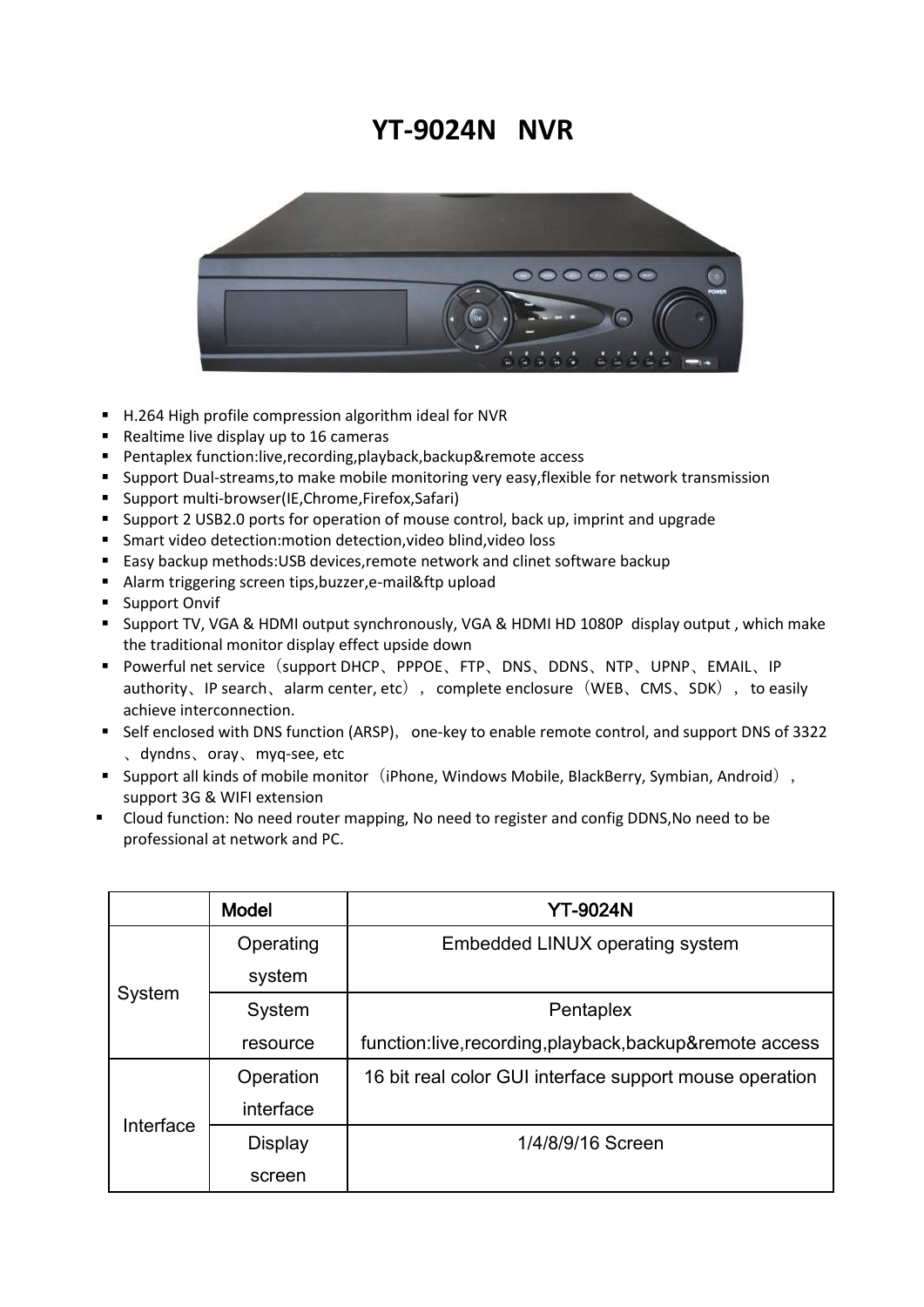| Video     | Video                | PAL (625lines, 50fps) /NTSC (525lines, 60fps)                  |
|-----------|----------------------|----------------------------------------------------------------|
|           | standard             |                                                                |
|           | Image encode         | H.264(High Profile);                                           |
|           | Monitor              | Monitor: D1; VGA: High definition; HDMI: High                  |
|           | quality              | definition(Max 1920*1080)                                      |
|           | Playback             | 1080P/720P/960H/D1/HD1/CIF/QCIF                                |
|           | quality              |                                                                |
|           |                      |                                                                |
|           | Video                | 24*1080P/32*720P/32*D1                                         |
|           | input(IP)            |                                                                |
|           | Motion               | Each channel can set 192 (16*12) detection area; can           |
|           | detection            | set multi-level of flexibility (for local analog channel only) |
| Audio     | Audio                | G711A                                                          |
|           | compression          |                                                                |
|           | <b>Bidirectional</b> | support                                                        |
|           | talk                 |                                                                |
|           |                      |                                                                |
| Record    | Record mode          | manual>alarm>motion detection>timing                           |
| and       | Video search         | time, date, event, channel search                              |
| playback  |                      |                                                                |
|           |                      |                                                                |
|           | Space                | Video: CIF 4~5G/day*channel, D1                                |
|           | occupation           | 16~20G/day*channel; 960H 24G/day*channel, 720P                 |
| Storage   |                      | 40G/day*channel, 1080P 80G/day*channel                         |
| and back  |                      | audio: 691.2M/day*channel                                      |
| up        | Video storage        | Local HDD, Network                                             |
|           | Back up mode         | Network backup, USB portable HDD, USB imprint,                 |
|           |                      | support build-in DVD-RW (optional) inside for imprint          |
|           | Video                | N/A                                                            |
|           | input(BNC)           |                                                                |
| Interface | Video output         | 2ch BNC(1chSpot), 1ch VGA, 1ch HDMI                            |
|           | Audio input          | 1ch RCA                                                        |